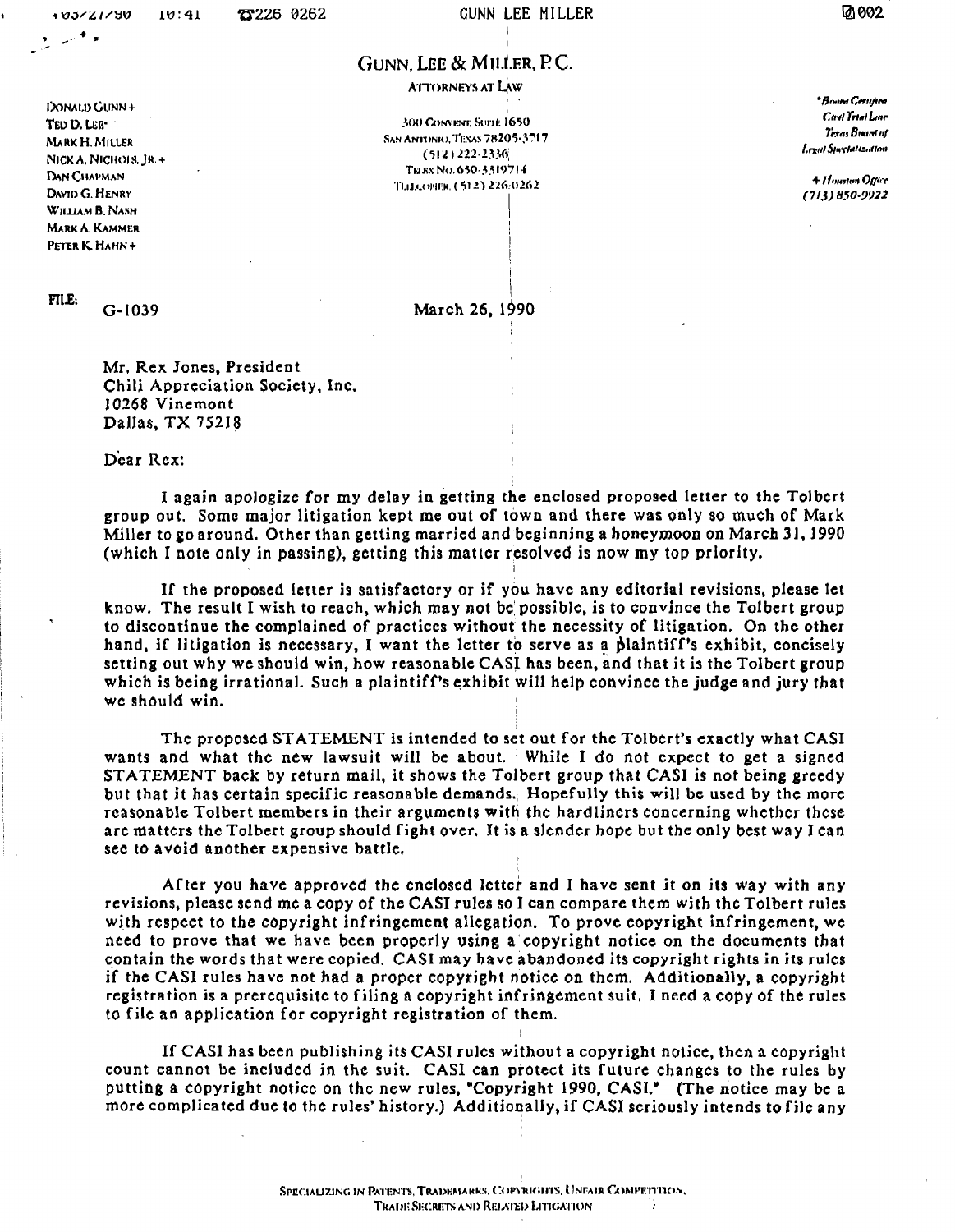Mr. Rex Jones, President March 26, 1990 Page 2

future copyright infringement lawsuits. it needs to obtain a copyright registration on the work to be protected within three months of the rules being first published.

I

.\_--~

I again request copies of al1 of CASl's bylaws. articles. membership rules, publications. etc. This specifically includes a copy of the CASI membership card. I wish to check all these for copyright and trademark compliance.

In this respect I note that I was not required to sign anywhere when applying for my lifetime membership that I would abide by CASI's articles and bylaws. Getting a written agreement from all members to abide by CASI's articles and bylaws will go a long way toward saving CASI legal problems and attorney's fees in the future. The articles and bylaws should, for example, contain a statement that the member agrees that CASI and only CASI has a right to use its trademarks, rules, etc., and that CASI and only CASI is the original Terlingua Chili Cookoff. This would create a contract problem for any persons wishing to break away from CASI while yet using any of CAS!'s marks listed in the bylaws (such as "original Terlingua eookoff") and create a contract problem for persons who try to belong to both CASI and Tolbert group.

Again. I apologize for the delay. You have my full attention.

Sincerely, ou have my full attention.

Mark H. Miller

MHM/sg encls. CASI\Cookoff1.ltr

- 19909 163 Aven uc. N.E. Woodinville, WA. 98072
- Attorney at Law 106 W. Court Street Seguin, Texas 78155

cc; Mr. Bob Whitehead VIA TELEFAX NO. (206) 453-7740

cc: Ms. Pat Irvine VIA TELEFAX NO. (512) 372-5131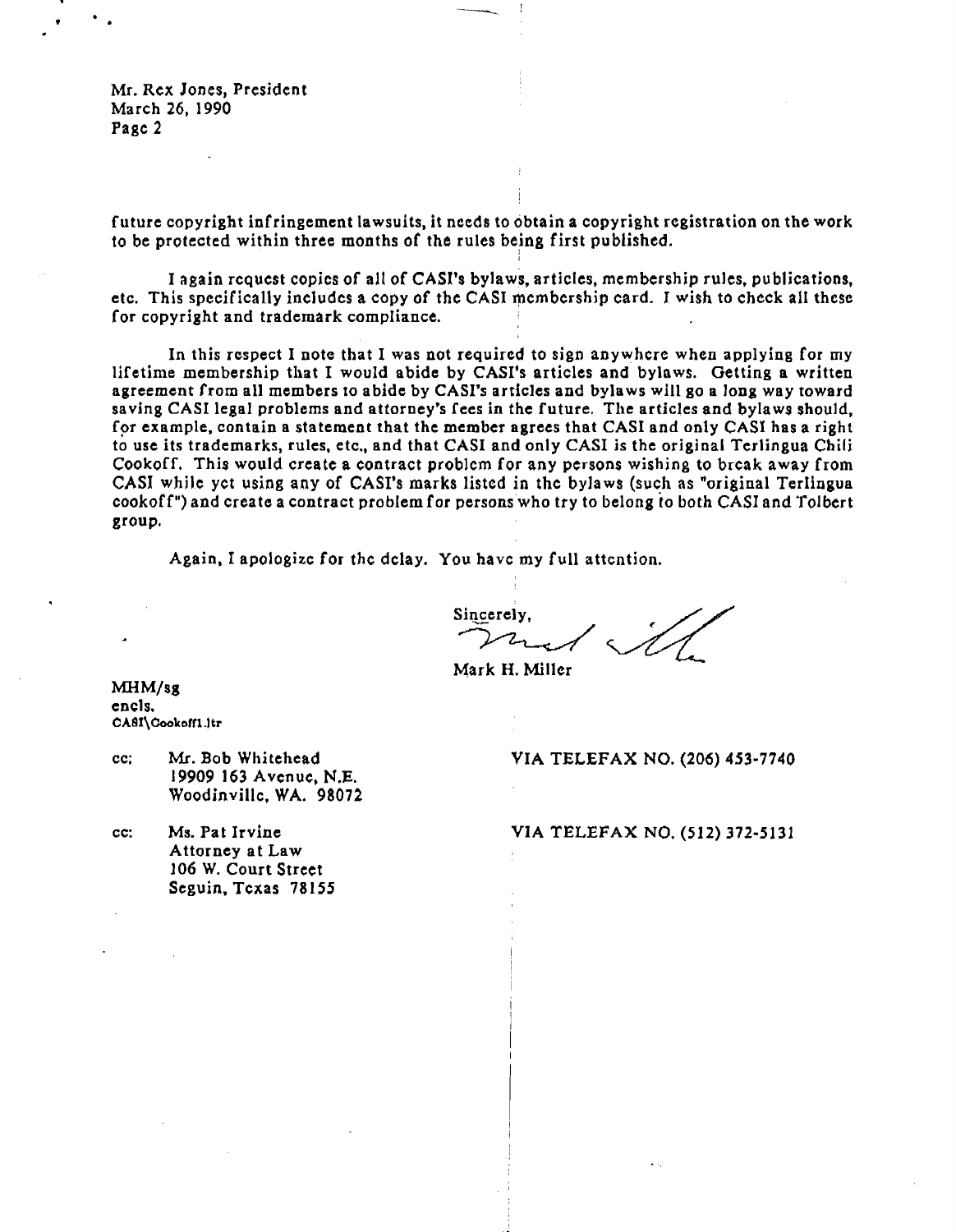## GUNN. LEE & MILLER, P.C.

**ATTORNEYS AT LAW** 

DONALD GUNN + TEO D. LEE-MARK H. MILLER NICK A. NICHOLS, JR. + **DAN CHAPMAN** DAVID G. HENRY WILLIAM B. NASH **MARK A. KAMMER** PETER K. HAHN+

300 CONVENT, SUITE 1650 **SAN ANTONIO, TEXAS 78205-3717**  $(512)$  222-2336 THEN NO 650-3319714 Телесовек: (512) 226-0262

\* Board Cervilled Chill Trial Law Texas Bonne of Legal Specialization

+ Himation Office  $(713)850.9922$ 

 $G-1039$ FILE:

March 26, 1990

TERLINGUA INTERNATIONAL CHAMPIONSHIP CHILI COOKOFF, INC. P.O. Box 617 Corsicana, TX 75110

**DRAFT** 

Dear Sirs:

I represent the Chili Appreciation Society, Inc. (CASI).

A copy of a recent Terlingua International Championship Chili Cookoff, Inc. (the Tolbert group) advertisement is enclosed which describes and represents the Tolbert group's Terlingua chili cookoff as being the "original," "the 23rd annual," and "since 1967," and identifies the Tolbert group as "Original Terlingua International Championship Chili Cookoff, Inc."

Chief Judge Lucius Bunton's final Order of April 21, 1988 in C.A.S.I.--Chili Appreciation Society International, Inc. vs. Kathleen Ruth Tolbert, Frank X. Tolbert, Jr., Kathleen Tolbert Ryan, Cause No. SA-86-CZ-1403, filed in the United States District Court for the Western District of Texas, Pecos Division, contains in part the following Findings of Fact:

> "Thus, though Frank Tolbert was a compelling personality, a good administrator, and a knowledgeable resource of chili lore, his name was not synonymous from the first or at any time relevant to this suit with the Terlingua event or the Chili Appreciation Society or the marks at issue in this suit.

> Undeniably, Tolbert was a strong member of the association. However, the association, no matter its relative informality in the carly years, existed apart from Tolbert and was the agent promoting the Terlingua cookoff and using the trademark Chili Appreciation Society International.

> > $\mathbf{r}$  . The set of  $\mathbf{r}$

In 1983, Frank Tolbert began to conduct a separate Terlingua cookoff on the same day as the one which had its roots in 1967. Defendants did not demonstrate by the preponderance of the evidence that the Tolbert cookoff was promoted under the auspices of the same association which operated a cookoff continually from 1967. There were two cookoffs in 1984 and cvery year since."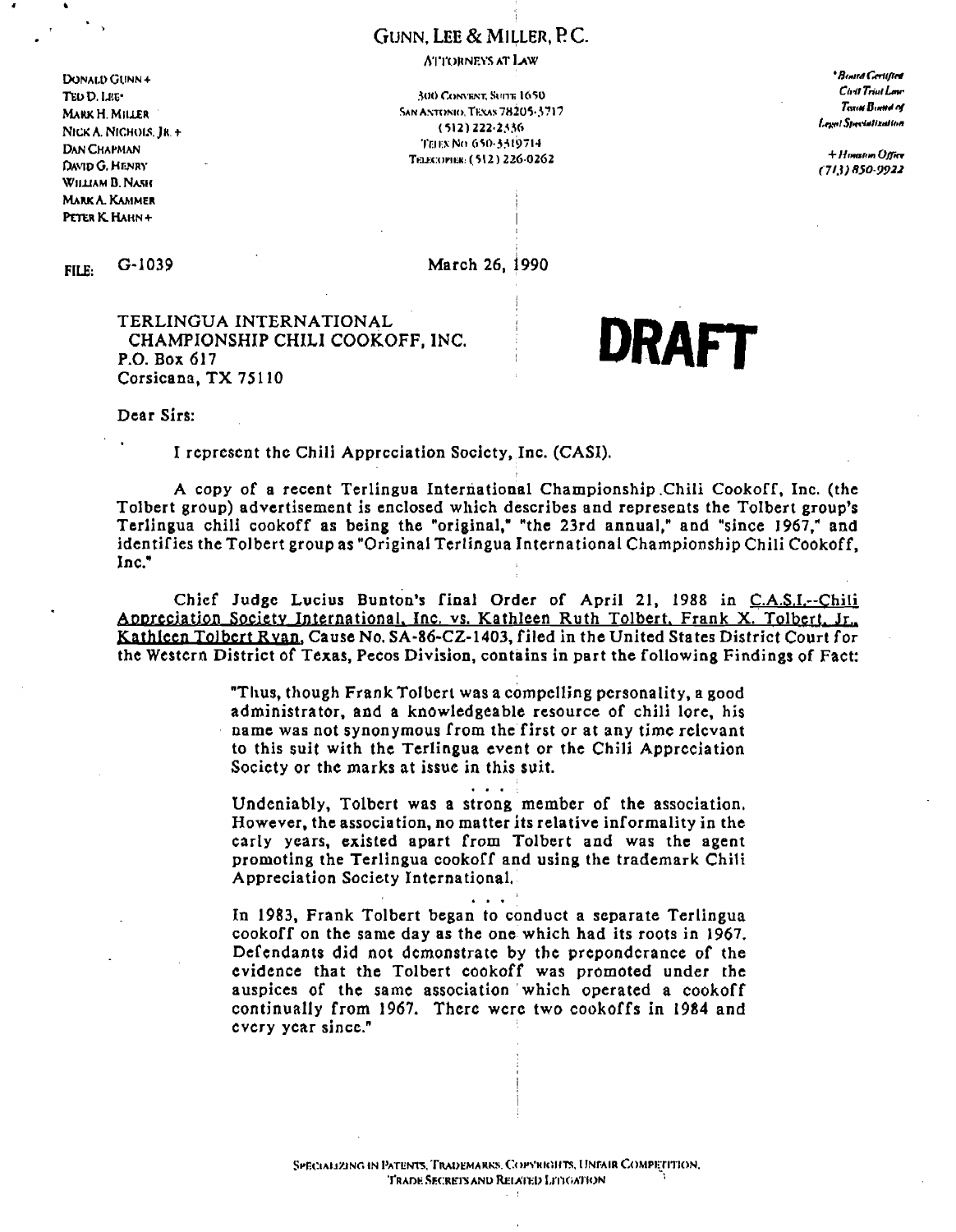Terlingua International Championship Chili Cookoff, Inc. March 26, 1990 Page 2

The Lanham Act, the Federal Trademark Act, makes "any false description or representation" of goods or services in commerce an unlawful act (Title 15, United States Code, Section 1125(a). The Tolbert group's description and representation to the public that it and its current chili cookoff as the "original", "the 23rd annual" and "since 1967" are contrary to Chief Judge Bunton's April 21, 1988 Findings of Fact that "the association [CASI] ... existed apart from Tolbert and was the agent promoting the Terlingua cookoff and that in 1983, Frank Tolbert began to conduct a separate Terlingua cookoff..."

i

The Tolbert group no doubt still believes that it is the successor to the original J967 organization and original Terlingua cookoff and that it's Terlingua Chili Cookoff is therefore . the 23rd Annual. Nevertheless, the Tolbert group spent tens of thousands of dollars on attorneys, presented its best case in court and lost in a fair fight. If the Tolbert group will not honor the Court's findings, CASI may have to go back before Judge Bunton. Judge Bunton, on comparing the Tolbert group's advertising with his Findings of Fact; is unlikely to find that the Tolbert group's current advertising is truthful.'

The Tolbert group was incorporated under the corporate name of "Terlingua International Championship Chili Cookoff. Inc" on July I, 1983. Firstly, the Texas Business Corporation Act. article 2.05(c), states, in part, "The filing of articles of incorporation under Part 3 of this Act, ... does not authorize the use of a Corporate name in this State in viOlation of the rights of another under the federal Trademark Act of 1946 (15 U.S.C., Section 1051 et seq.), the Texas trademark law (Chapter 16, Business & Commerce Code) ... or the common law." Secondly, the Tolbert group's recent addition of "Original" to its corporate name is a deliberate affront to Judge Bunton's Findings of Fact. It has the effect of further confusing the public into believing that your corporation is the original 1967 organization. <sup>I</sup>

I A second related problem is that the Tolbert group is systematically sending Tolbert cookoff packages to promoters who have their names published in the Goat Gap Gazette after they sign up to run CASI sponsored cookoffs. THe Tolbert group is aware that promoters published in the Goat Gap Gazette as promoting "CASI" cookoffs or under "CASI Rules" have agreed with CASI to conduct their cookoff under CASI rules. The literature the Tolbert group sends these new CASJ promoters is confusing because it describes and represents the Tolbert group and its services as "original," "23rd annual," and "since 1967." The Tolbert group's eookoft package includes "Tolbert Rules" which are largely copied from CASI Rules, further making the Tolbert group's cookoff package confusingly similar to the local promoter.

I

These activities of the Tolbert group have caused improper rules to be applied at CASt sponsored events, improper results sent in by promoters to CAS], results sent to the Tolbert group rather than CASI, and bad feelings being created from what should be fun events.

CASJ *is* willing to take the Tolbert group ort in honest, open. free competition. If the Tolbert group honestly believes that it is different and better than CASI it is free to distinguish itself from CASI, locate and train its own cookoff promoters and have its Own chili cookoffs. However, once CASI has gone to the expense and trouble of locating a cookoff promoter, educating the promoter in how to run a chili cookoff, and having the promoter agree to

I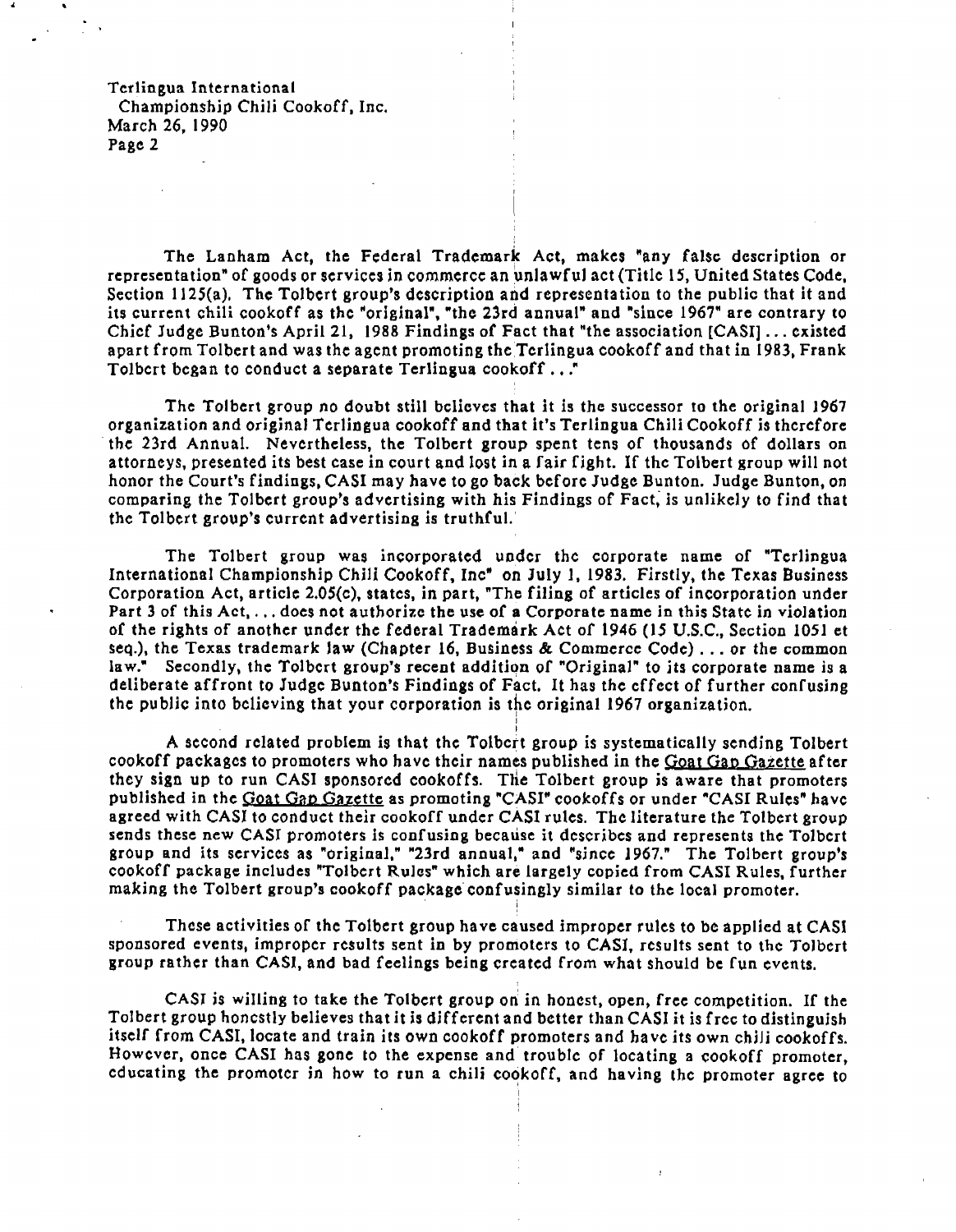Terlingua International Championship Chili Cookoff, Inc. March 26, 1990 Page 3

i

conduct the cookoff under CASI rules. interference by the Tolbert group with CASl's agreement and relationship with that promoter for that cookoff is unlawful,

Legally. the Tolbert group's conduct in this respect is termed "interference with beneficial contractual relationships." You may be familiar with Pennzoil vs. Texaco. Pennzoil made an oral agreement with Pennzoil. Texaco, knowing of that oral agreement, interfered with it. The resulting judgment was in favor of Pennzoil for eleven billion dollars. The lesson of that case is that in Texas an agreement is an agreement and that third parties interfere with it at their peril.

A third problem, mentioned above, is that the Tolbert group is copying CASI's cookoff rules. When CASl modifies its CASI rules the Tolbert group copies thc changes. The Copyright Act of 1976, Title 17, United States Code, Section 106, makes it unlawful to infringe an author's work by copying it with a substantially similar second work. Tolbert's rules are copied from and are "substantially similar" to the CASI rules. The Tolbert group is, therefore, unlawfully infringing on the CASl's copyright rights to CASI rules.

While this firm represented CASI in its litigation with the Tolbert group, my individual representation of CASI is relatively new (although I am and have been a member of CASI). As a lover of chili and of chili cookoffs, I hope that CASI and the Tolbert group can resolve this matter without, once again, each spending tens of thousands of dollars on attorneys. That money should be spent promoting chili and the wonderful chili culture. The problems discusscd above, however, are not mere technicalities. They are causing confusion and hard feelings in the-chili world and damage to CASI.

CASI and the Tolbert group already fought this battle once. CASI won and is not looking for a second fight unless one is necessary. The Tolbert group, however, is reneging on the one basic rule of a fair fight, that the loser abide by the result.

A prompt response is needed from the Tolbert group concerning these matters. I enclose a Statement which sets out what the law is and states that the Tolbert group will comply with the law. If the Tolbert group believes CASI is violating the law in some ways that injure the Tolbert group I encourage you to let me know what its complaints are. Perhaps communication between the Tolbert group and CASI may help resolve these issues.

If I do not promptly receive a satisfactory response to this letter, however, CASI will have no choice but to consider its legal alternatives.

Sincerely,

Mark H. Miller

· **DRAFT** 

MHM/sg encl. casi\cookoff2.ltr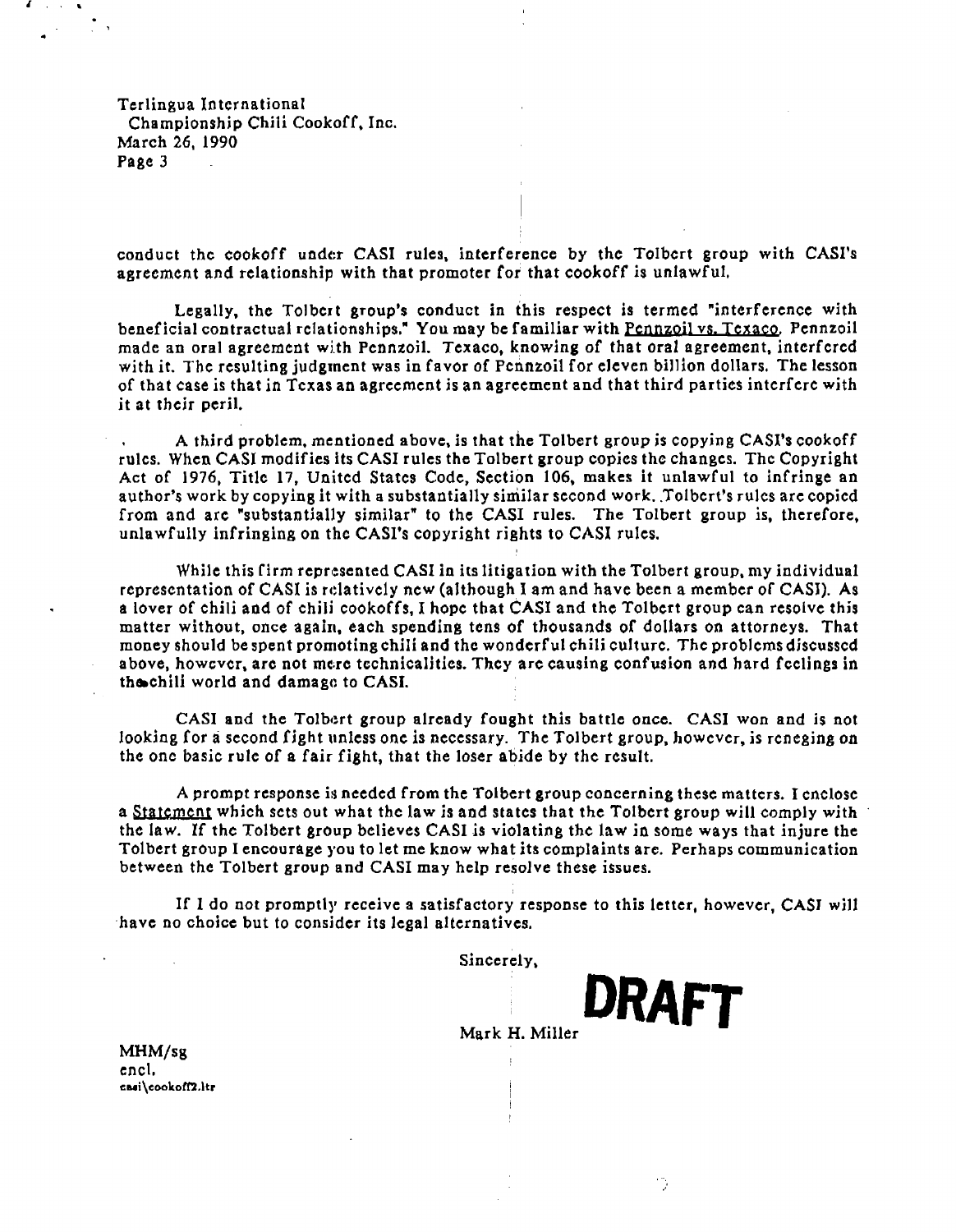Terlingua International Championship Chili Cookoff. Inc. March 26, J990 Page 4

- cc: Mr. Rex Jones, President Chili Appreciation Society, Inc. J0268 Vinemont Dallas, TX 75218
- cc: Mr. Stephen Grimmer Haynes & Boone 3JOO Intcrfirst Plaza 901 Main Street Dallas, TX 75202 Attorneys for Terlingua International Championship Chili Cookoff, Inc.

÷

 $\hat{\mathbb{Z}}_t$